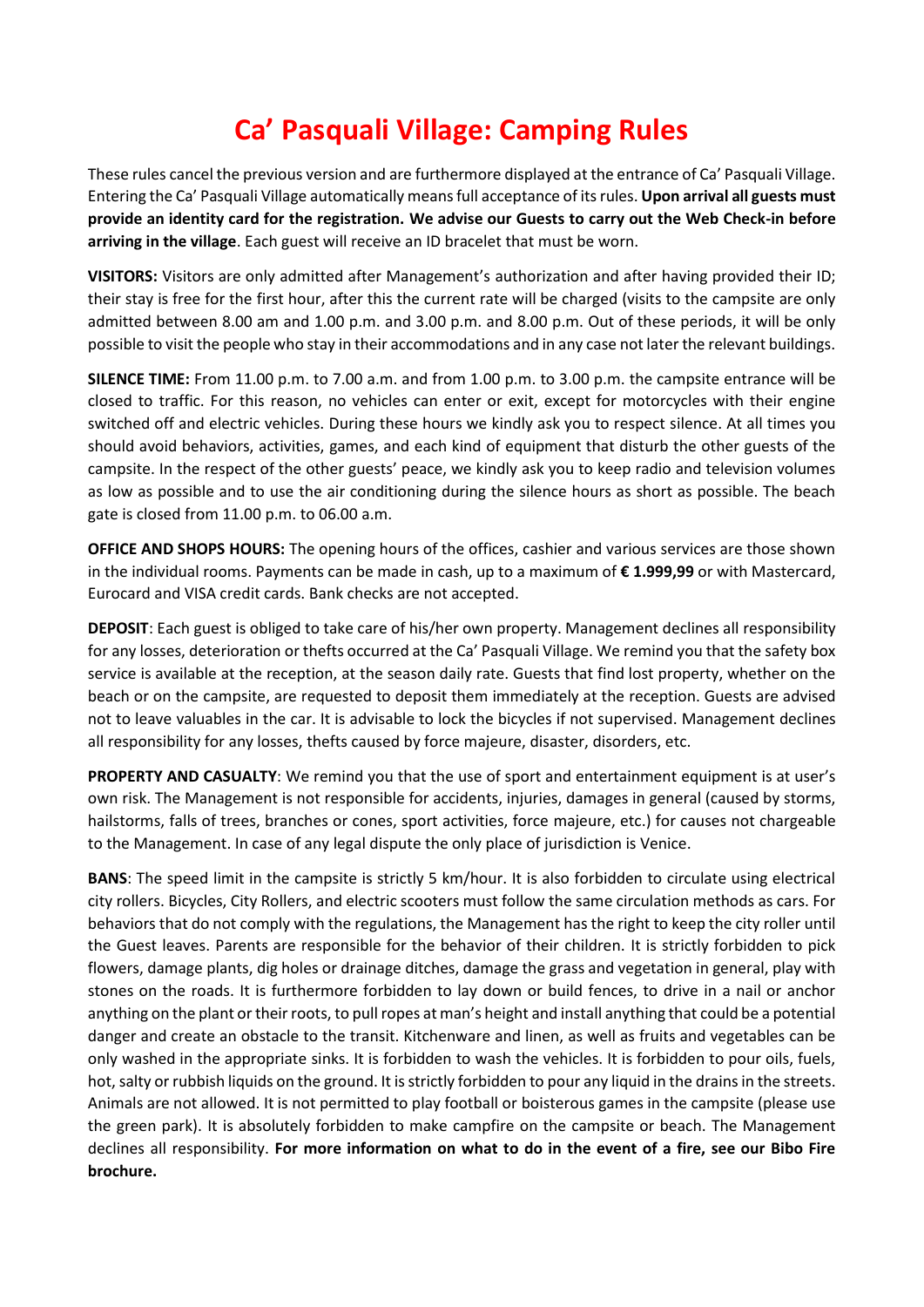**ENVIROMENT**: Water is a precious good. We kindly recommend you not to waste it or use it in an improper way or to play with it. According to the environmental protection. We kindly ask our Guests to separate the waste according to the type. Cleanliness is for the good of everybody. We appreciate our guests' collaboration to ensure the success of waste separation. **For more information and on separate waste collection, guests are invited to consult our Green Book.**

**BEACH**: The beach of Ca' Pasquali Village is for the exclusive use of the guests and is super vised only in 200 square meters in front of the campsite. Guests are asked to respect the rules laid down by the harbor-master 's office which are displayed in various parts of the campsite and on the beach. Bathing should be avoided when the red flag is flying on the beach. Please always follow the advice of the lifeguards. It is forbidden to put beach umbrellas and/or tents in the area occupied by the umbrellas of the camping. It is forbidden to put beach umbrellas and/or tents in the zone between the sea and the first row of the umbrellas 'camping. The guest declares to be informed of the harbor-master's order that rules the behavior on the beach. He/she then takes note of the prohibitions concerning the bathing when the sea is rough, during storms, at night, in the exit areas of sailing boats and windsurfs. In any case bathing should be avoided when the red flag is flying on the beach. Please always follow the advice of the lifeguards. The private beach equipment (deckchairs, umbrellas, etc.) can be only used in the areas where indicated by Management, while the campsite beach equipment can only be used after authorization.

**WATERPARK**: We kindly recommend our Guests to read and respect the regulations regarding the pool and the water games and to follow the advice of the lifeguards. The Management reserves the right to close the pool for extraordinary maintenance or for hygienic reasons, without any right of refund.

**MINORS**: Minors must be accompanied and will be accommodated together with their parents or the adults who have the parental authority, who are responsible for them to respect the campsite rules. Children must be always supervised; parents are therefore asked to accompany them to the playground, pools, showers, and toilets. Management declines all responsibility.

**MAXICARAVAN**: **All accommodations are delivered furnished and equipped with a fully equipped kitchen. It is forbidden to move furniture and furnishings from the housing units**. **The description of the composition of the furniture is shown on the website [www.capasquali.it](http://www.capasquali.it/) and within each housing unit.** We inform our Guests that the authorized personnel can enter the unit for carrying out any fixings or maintenance works even when the guests are not inside. On the day of departure, guests are asked to leave the accommodation by 10.00 a.m.; the new guests on arrival will not be admitted into the accommodation before 4.00 p.m. In case of late arrival, we kindly ask you to immediately inform the Management. **Otherwise, the accommodation will be kept available until 10:00 the following day, after this time the "No Show" will be considered, therefore the booking will be canceled, and the deposit will be kept 100%.** Smoking is forbidden inside the accommodations. **At check-in a credit card will be requested to guarantee the stay. Any lack of material is accepted not later than 12 hours after arrival.** We kindly invite all Guests to announce any break or damage of the equipment in the accommodation unit. Any breaks or damage to the equipment must be refund at the going rate. The accommodation is handed over in a clean state and must be returned in the same conditions **except for models that include final cleaning. It is recommended that the accommodation be left free of garbage and the refrigerator empty.** An eventual request of cleaning must be made one day before the departure. Such service will be charged at the going rate. **The control of the accommodation on departure can be done at the discretion of the Management. A departure at night or outside the usual time must be previously authorized and confirmed by the Management, in this we kindly ask our Guests to park their car in the external parking of the campsite by 11.00 p.m.** For the mobile homes the payment of the total bill must be made within 3 days of arrival. Guests of tour operators are also recommended to go to the cash office for legal obligations and / or to pay any extras within the day before departure.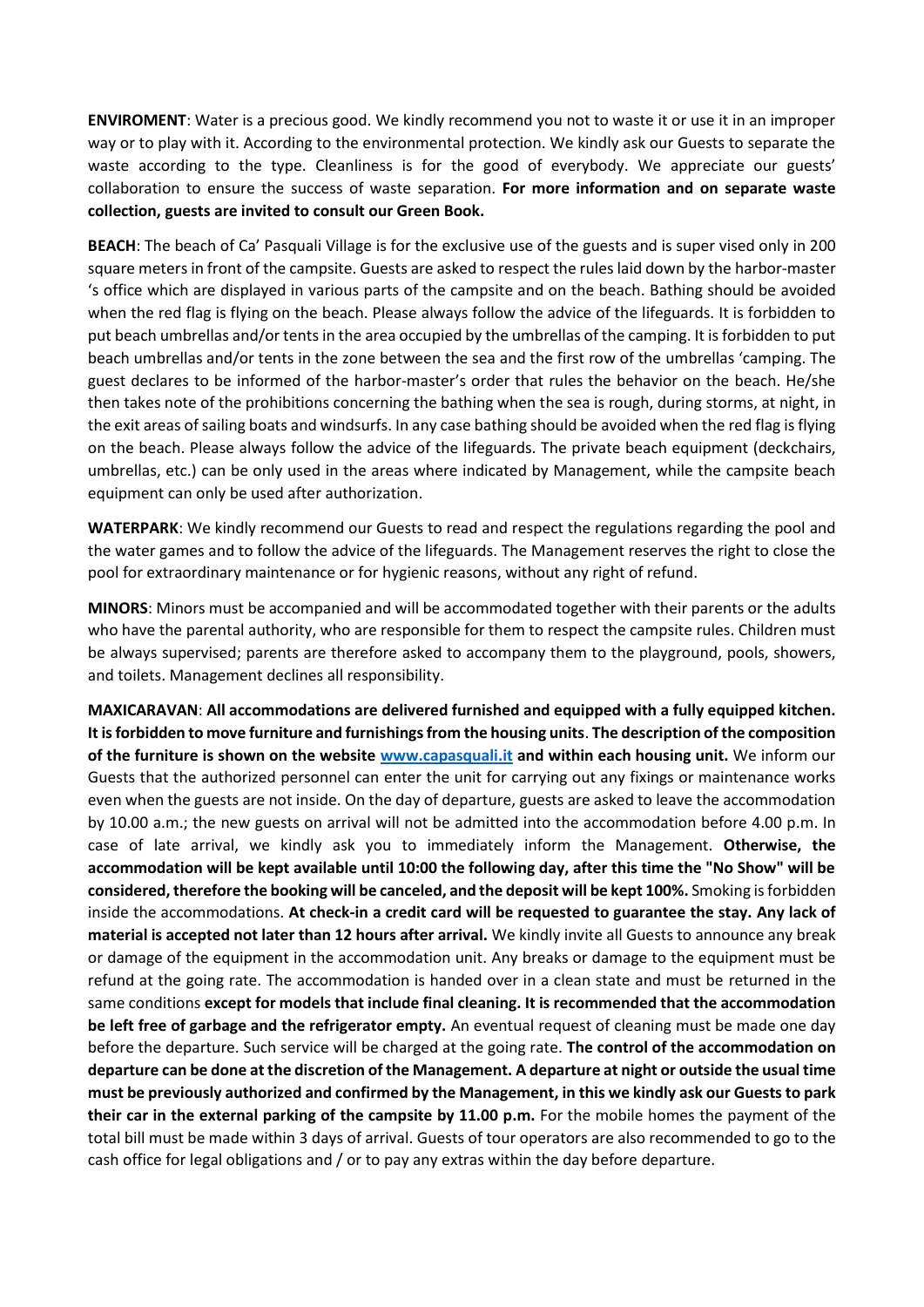**CAMPING**: The pitches are always decided by the Management, whether for the parking or for the pitch. The pitch can contain only one tent or one caravan or one camper. Additional tents are subject to charges as the current rate. On day of departure, the guests are kindly asked to leave the pitch clean and in good condition. The calculation of the days will be made according to the number of nights (starting from 11.00 a.m.). On the day of departure, guests must leave until 11.00 a.m., after this time, the guests will pay one day more. During June, July, and August we only accept campers for a minimum stay of 7 days. An advance payment should be requested. The payment of the remaining amount of the stay for the pitches must be made withing 3 days before departure. Guests of tour operators are also recommended to go to the cash office for legal obligations and / or to pay any extras within the day before departure. Guests who do not respect these rules, as well as the following details, in addition to the reimbursement of any damage, must leave the campsite at the request of the Management.

## **BOOKING REGULATIONS**: Our correct company name and address are **CA' PASQUALI VILLAGE Via A. Poerio, 33 – 30013 CAVALLINO-TREPORTI (Venezia) Italy.**

• GPS: 45° 27' 10" N, 12° 29' 25" E.

• Telephone number: 0039 041 966110 • Fax number: 0039 041 5300797

• E-mail address: [info@capasquali.it](mailto:info@capasquali.it) Payments can be made on the following bank account:

• Banca Intesa San Paolo - Agenzia di Cavallino Treporti IBAN: **IT23 H030 6983 2101 0000 0005 552 -** Swift BIC code: BCITITMM.

• Payment by credit card: Please ensure you always include your booking reference number, your full address, telephone number, e-mail as well as the booking period and the type of camping pitch or mobile home you require.

## • **For those who book online, it is possible to pay by credit card through our booking portal, by accessing the Personal Area.**

The booking must be carried out by the guests that will live in the unit. We reserve the right to change the assigned unit number (mobile home or pitch), even after having received the confirmatory deposit and the confirmation letter. Any requests of change as the extension or reduction of the stay produce the cancellation of the original booking. Should the booking for the new period be possible, a new reservation will be carried out, but the previous unit number cannot be guaranteed. The amount of the confirmatory deposit to be paid is established based on the period of the holiday and the total amount of the holiday itself.

**It is possible to make a pre-booking request during the summer season, for the following year, by paying a booking deposit. The same will be confirmed with the balance of the required deposit. The reservation is to be considered final only after receipt of our confirmation e-mail and the total payment of the deposit. (Section 1385 Italian Civil Code). If the amount is not received by the date indicated in the offer, the reservation is considered canceled. The cancellation of the reservation will be accepted only in writing by e-mail, indicating a bank IBAN as well as the relative holder to refer to, no later than the date indicated in the offer. In case of cancellation, the sum of 20.00 euros will be retained as a penalty. If the cancellation is received after this date, the full amount of the deposit will be retained.**

**PAYMENTS: Mobile Homes & Caravans.** The balance of the stay must be paid within 3 days of arrival. Departure before 10:00 a.m. - Arrival from 4:00 p.m. Please note that the number of beds indicated, by type of accommodation in our e-mail offer, cannot be exceeded. € 20.00 must be paid as booking fees. Show up on arrival with your booking confirmation. The reserved period will be counted in full even in case of late arrival or early departure with the amount indicated in the booking confirmation. In case of **No-Show** by 10:00 a.m. the following day without notice, the booking is considered canceled, and the deposit will be kept 100%. No refunds are made for early departures for any reason. Upon arrival, a credit card is required as a guarantee.

**Camping.** The balance of the stay must be paid 3 days before departure. Departure before 11:00 a.m. - Arrival from 12:00 p.m. Please note that € 20.00 must be paid as booking fees. Show up on arrival with your booking